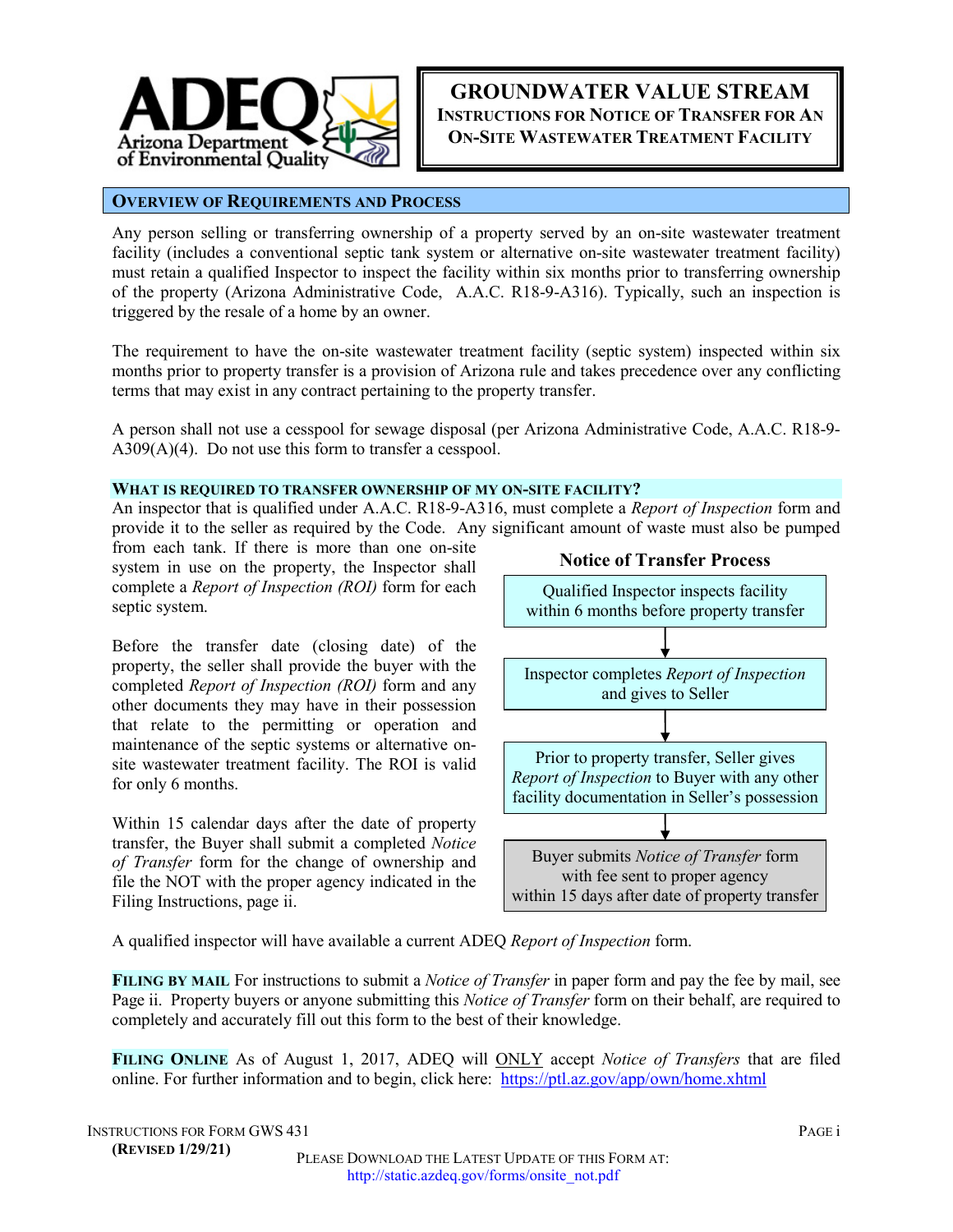### **FILING INSTRUCTIONS**

ADEQ's fee for a *Notice of Transfer* is \$50.00 per parcel regardless of the number of septic systems on the property. An ONLINE *Notice of Transfer* must be completed for each individual parcel and will include the required information for one or more treatment facilities (septic systems) if located on the same parcel. A separate \$50.00 transfer fee must be submitted to ADEQ for each separate parcel if a septic system is located on two separate properties. The *Report of Inspection (ROI)* form is not required for submission to ADEQ.

If the electronic Notice of Transfer form is not completed accurately, then the form will automatically be rejected in ADEQ's system. A check payment received by ADEQ that is payable to a county agency, will automatically be returned by mail to the Corporate Office or to the individual customer that submitted the transfer fee.

#### **FILING A** *NOTICE OF TRANSFER* **BY PAPER FORM**

As of August 1, 2017, ADEQ discontinued processing ALL paper *Notice of Transfer (NOT)* forms and will only accept them if they are filed electronically at https://ptl.az.gov/app/own/home.xhtml. However, if you would like to complete a *Notice of Transfer* paper form, **the transfer payment and NOT paper form must be filed and mailed to the appropriate county at the address listed on Page iv**.

## **ADEQ DISCONTINUED SERVICING THE FOLLOWING FOUR COUNTIES REGARDING THE** *NOTICE OF TRANSFER PROCESS AND SUBMISSION OF THE PAYMENTS AND FORMS* **FOR PROPERTIES LOCATED IN THESE FOUR COUNTIES:**

### **Coconino County**

For properties located in Coconino County, **ALL payment fees** for a *Notice of Transfer* are to be **submitted to the Coconino County Community Development, Environmental Quality Services** effective as of November 9, 2020. Make your payments payable to "Coconino County" and complete *their* NOT county form electronically at [https://www.coconino.az.gov/2291/Applications.](https://www.coconino.az.gov/2291/Applications)

#### **Maricopa County**

For properties located in Maricopa County, **ALL forms and fees** for a *Notice of Transfer* are to be **submitted to the Maricopa County Environmental Services (MCES)** effective as of July 16, 2018. Make payments payable to "Maricopa County" and submit with *their* completed NOT county form, to MCES at the address listed on Page iv.

#### **Yavapai County**

For properties located in Yavapai County, **ALL forms and fees** for a *Notice of Transfer* are to be **submitted to the Yavapai County Development Services (YCDS)** effective as of July 16, 2018. Make payments payable to "Yavapai County" and submit with *their* completed NOT county form, to YCDS at the address listed on Page iv.

### **Pima County**

ADEQ does **not** process *Notice of Transfer* submittals for properties located in Pima County. **Please contact Pima County Development Services** for information regarding their process for *Notice of Transfer* submittals and fees at the address listed on Page iv.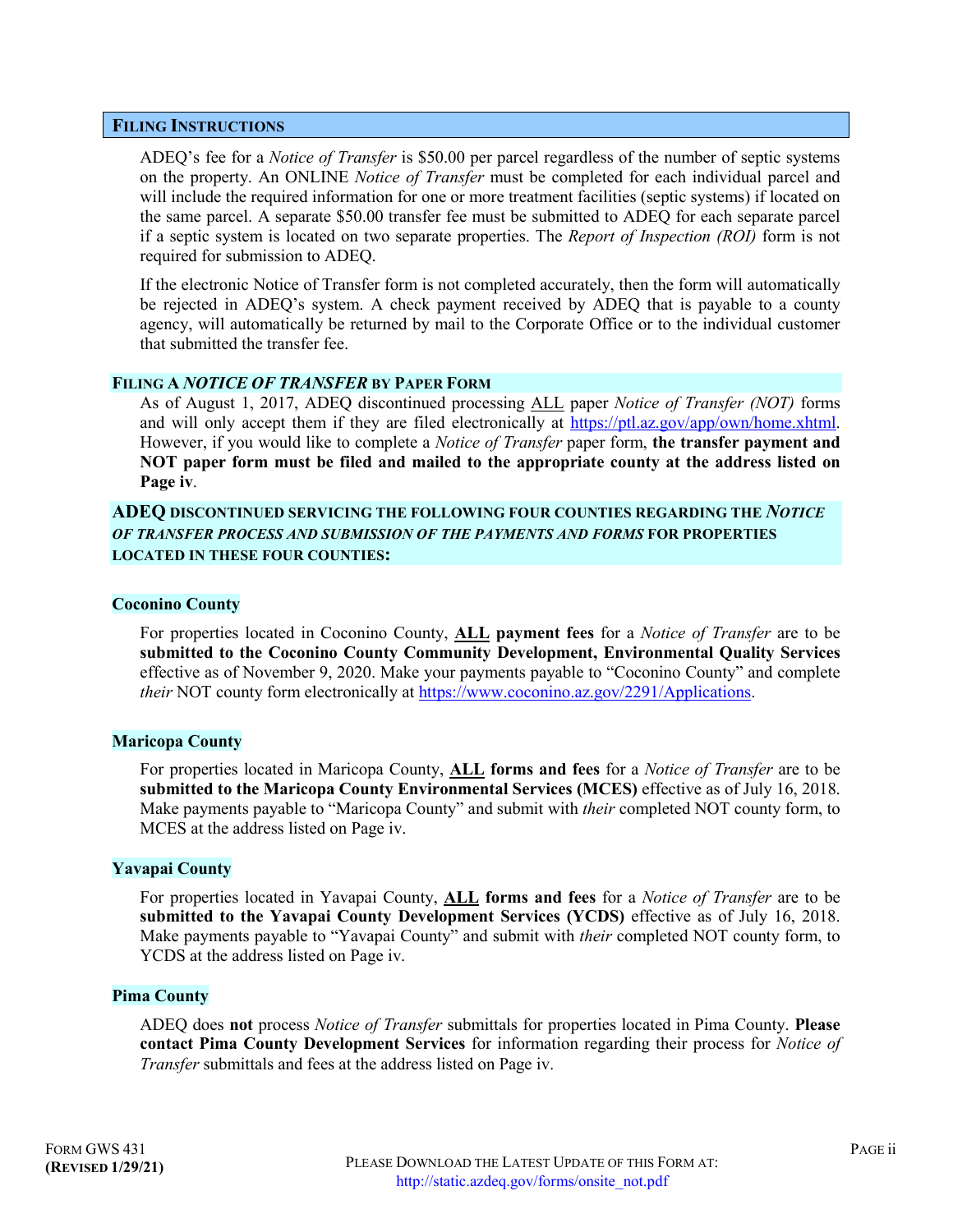# **For** *ALL* **other Counties**

An online *Notice of Transfer* has to be completed with ADEQ at<https://ptl.az.gov/app/own/home.xhtml> and the required transfer fee payment will need to be payable to ADEQ and submitted to ADEQ.

Please contact the county agency in which the property is located, to find out if that county agency will accept the use of a paper NOT form and the cost of *their* NOT transfer fee which the *PAPER FORM* and *FEE* would be submitted with the proper county in which the property is located. *SEE the list of counties on the next page.*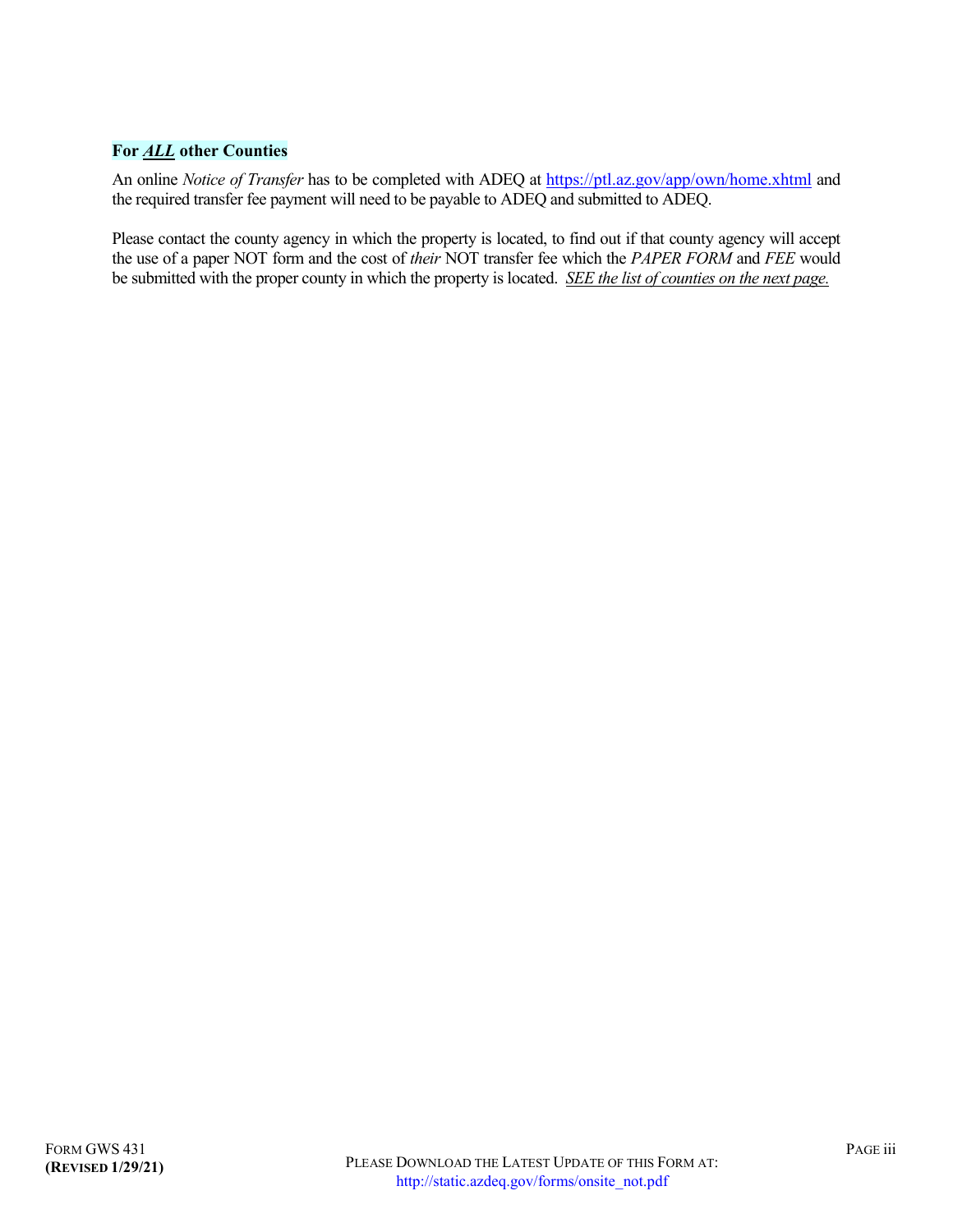# **MAILING ADDRESSES FOR COUNTY AGENCIES**

**Apache County Environmental Health Services** P.O. Box 697 St. Johns, Arizona 85936 Tel: (928) 337-7607

### **Cochise County Planning, Zoning and Building Safety** 1415 West Melody Lane, Bldg. E Bisbee, Arizona 85603 Tel: (520) 432-9240

### **Coconino County Community Development Environmental Quality Services**

2500 North Fort Valley Road, Building 1 Flagstaff, Arizona 86001 Tel: (928) 679-8850

# **Gila County Community Development Wastewater Dept**

608 East Highway 260 Payson, Arizona 85541 Tel. (928) 474-9276

**Graham County Health Department** 826 West Main Safford, Arizona 85546 Tel: (928) 428-1962

# **Greenlee County**

P.O. Box 936 Clifton, Arizona 85533 Tel: (928) 865-2601

# **La Paz County Community Development Department**

1112 Joshua Street, #202 Parker, Arizona 85344 Tel: (928) 669-6138

### **Maricopa County Environmental Services**

 $501$  N.  $44$ <sup>th</sup> Street, Suite 200 Phoenix, Arizona 85008 Tel: (602) 506-6616

**Mohave County Health Department** P.O. Box 7000 Attn: Environmental Health Kingman, Arizona 86402-7000 Tel: (928) 757-0901

### **Pima County Development Services**

Septic Counter – Notice of Transfer 201 North Stone Avenue Tucson, Arizona 85701 (520) 740-6490

#### **Pinal County Environmental Services**  P.O. Box 2973 Attention: Septic Transfer Florence, Arizona 85132-2517 Tel: (520) 866-6864

**Santa Cruz County Health Department** 2150 N. Congress Drive Nogales, Arizona 85621 Tel: (520) 375-7900

### **Yavapai County Development Services Environmental Unit** 1120 Commerce Drive Prescott, Arizona 86305 Tel: (928) 771-3214

# **Yuma County Developmental Services**

Attn: Environmental Health Section 2351 West 26th Street Yuma, Arizona 85364 Tel: (928) 817-5084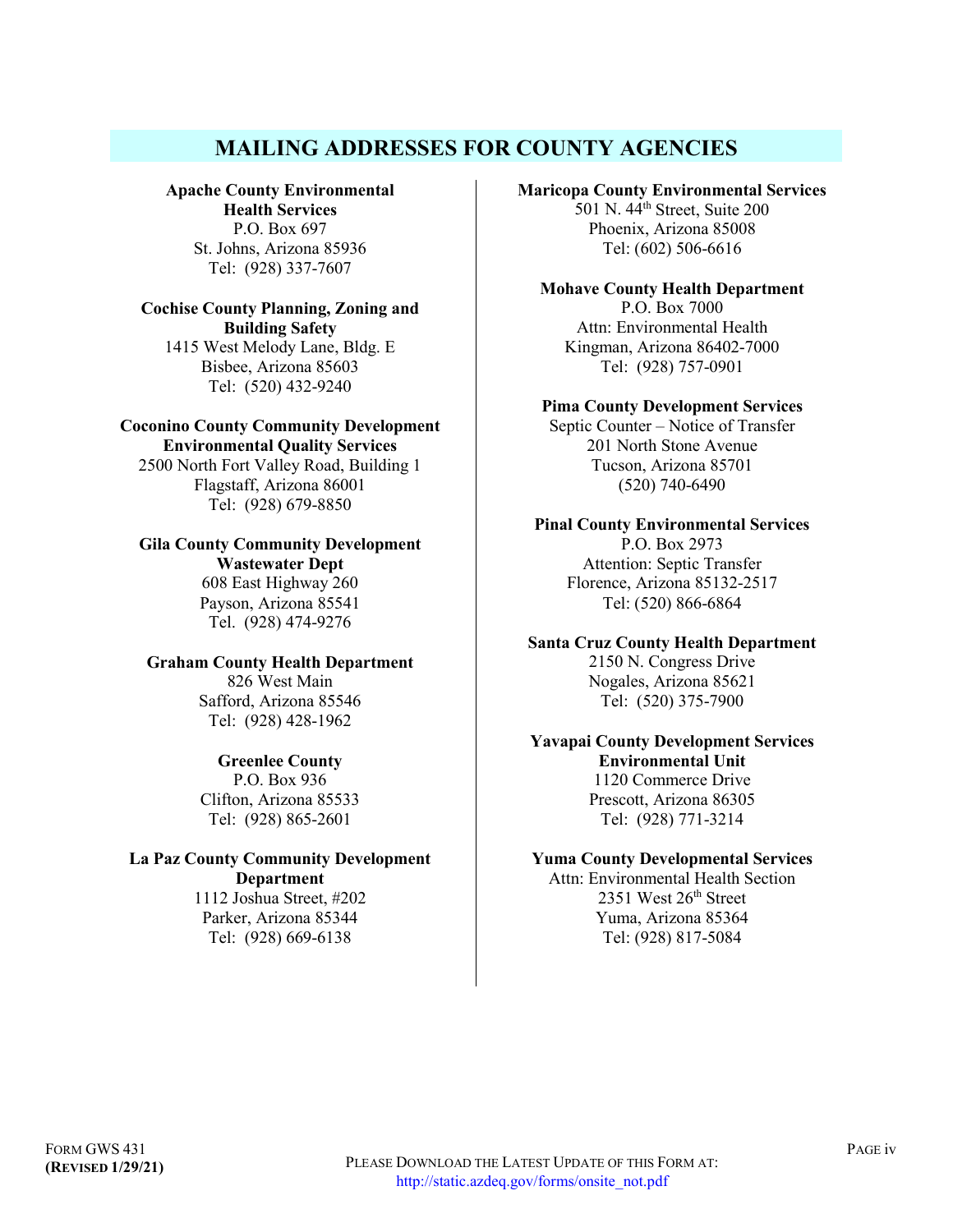

# **GROUNDWATER SECTION NOTICE OF TRANSFER OF OWNERSHIP FOR AN ON-SITE WASTEWATER TREATMENT FACILITY**

|                         |                                                                                                               | Property Information (All fields are required)                                                                                                                                                                                                                     |                |                                                   |  |
|-------------------------|---------------------------------------------------------------------------------------------------------------|--------------------------------------------------------------------------------------------------------------------------------------------------------------------------------------------------------------------------------------------------------------------|----------------|---------------------------------------------------|--|
|                         | Address                                                                                                       |                                                                                                                                                                                                                                                                    | County         |                                                   |  |
|                         |                                                                                                               |                                                                                                                                                                                                                                                                    | Tax Parcel No. |                                                   |  |
|                         | City                                                                                                          | Zip                                                                                                                                                                                                                                                                |                | Residential property, or Non-residential property |  |
| $\overline{2}$          |                                                                                                               | Transferor/Seller/Former Owner of Property (All fields are required)                                                                                                                                                                                               |                |                                                   |  |
|                         | Name                                                                                                          |                                                                                                                                                                                                                                                                    |                |                                                   |  |
|                         | Mailing Address                                                                                               |                                                                                                                                                                                                                                                                    |                |                                                   |  |
|                         |                                                                                                               |                                                                                                                                                                                                                                                                    |                |                                                   |  |
|                         | City                                                                                                          | State                                                                                                                                                                                                                                                              |                | Zip                                               |  |
|                         | Phone No.                                                                                                     | Fax                                                                                                                                                                                                                                                                |                | Email                                             |  |
| $\mathbf{3}$            |                                                                                                               | Transferee /Buyer/New Owner of Property (All fields are required)                                                                                                                                                                                                  |                |                                                   |  |
|                         | Name                                                                                                          |                                                                                                                                                                                                                                                                    |                |                                                   |  |
|                         | <b>Mailing Address</b>                                                                                        |                                                                                                                                                                                                                                                                    |                |                                                   |  |
|                         |                                                                                                               |                                                                                                                                                                                                                                                                    |                |                                                   |  |
|                         | City                                                                                                          | State                                                                                                                                                                                                                                                              |                | Zip                                               |  |
|                         | Phone No.                                                                                                     | Fax                                                                                                                                                                                                                                                                |                | Email                                             |  |
|                         | Transferee/Buyer must check this box if the On-site Wastewater Treatment Facility is Exempted From Inspection |                                                                                                                                                                                                                                                                    |                |                                                   |  |
|                         |                                                                                                               | An inspection is not required if both of the following conditions apply (Buyer shall check applicable boxes to affirm that these<br>conditions are met, provide the file number and authorization date, then skip directly to Item 8 before submitting this form): |                |                                                   |  |
|                         |                                                                                                               | A Discharge Authorization was issued by ADEQ or its delegated county agency to operate the facility.                                                                                                                                                               |                |                                                   |  |
|                         |                                                                                                               |                                                                                                                                                                                                                                                                    |                |                                                   |  |
|                         |                                                                                                               | Discharge Authorization Date:                                                                                                                                                                                                                                      |                |                                                   |  |
|                         |                                                                                                               | The facility has never been put into service before this property transfer.                                                                                                                                                                                        |                |                                                   |  |
| $\overline{\mathbf{4}}$ |                                                                                                               | Inspector Information (All fields are required)                                                                                                                                                                                                                    |                |                                                   |  |
|                         | <b>Inspector Name</b>                                                                                         | NAWT Inspector No.                                                                                                                                                                                                                                                 |                |                                                   |  |
|                         | Company Name                                                                                                  |                                                                                                                                                                                                                                                                    |                |                                                   |  |
|                         | Address                                                                                                       |                                                                                                                                                                                                                                                                    |                |                                                   |  |
|                         |                                                                                                               |                                                                                                                                                                                                                                                                    |                |                                                   |  |
|                         | Phone No.                                                                                                     | Fax                                                                                                                                                                                                                                                                |                | Email                                             |  |
|                         | Date of Facility Construction (Copy from either Item 7A or 7B of the REPORT OF INSPECTION form)               |                                                                                                                                                                                                                                                                    |                |                                                   |  |
|                         | Before January 1, 2001, or                                                                                    |                                                                                                                                                                                                                                                                    |                |                                                   |  |
|                         |                                                                                                               |                                                                                                                                                                                                                                                                    |                |                                                   |  |
|                         |                                                                                                               |                                                                                                                                                                                                                                                                    |                |                                                   |  |
|                         |                                                                                                               |                                                                                                                                                                                                                                                                    |                |                                                   |  |
|                         |                                                                                                               |                                                                                                                                                                                                                                                                    |                |                                                   |  |
| Clerk Initials          |                                                                                                               |                                                                                                                                                                                                                                                                    |                |                                                   |  |
|                         | Check # and Amount<br>Date Entered into OWN                                                                   | On or after January 1, 2001 as authorized by ADEQ or its delegated county agency<br><b>Department Use Only</b>                                                                                                                                                     |                | Date Stamp                                        |  |